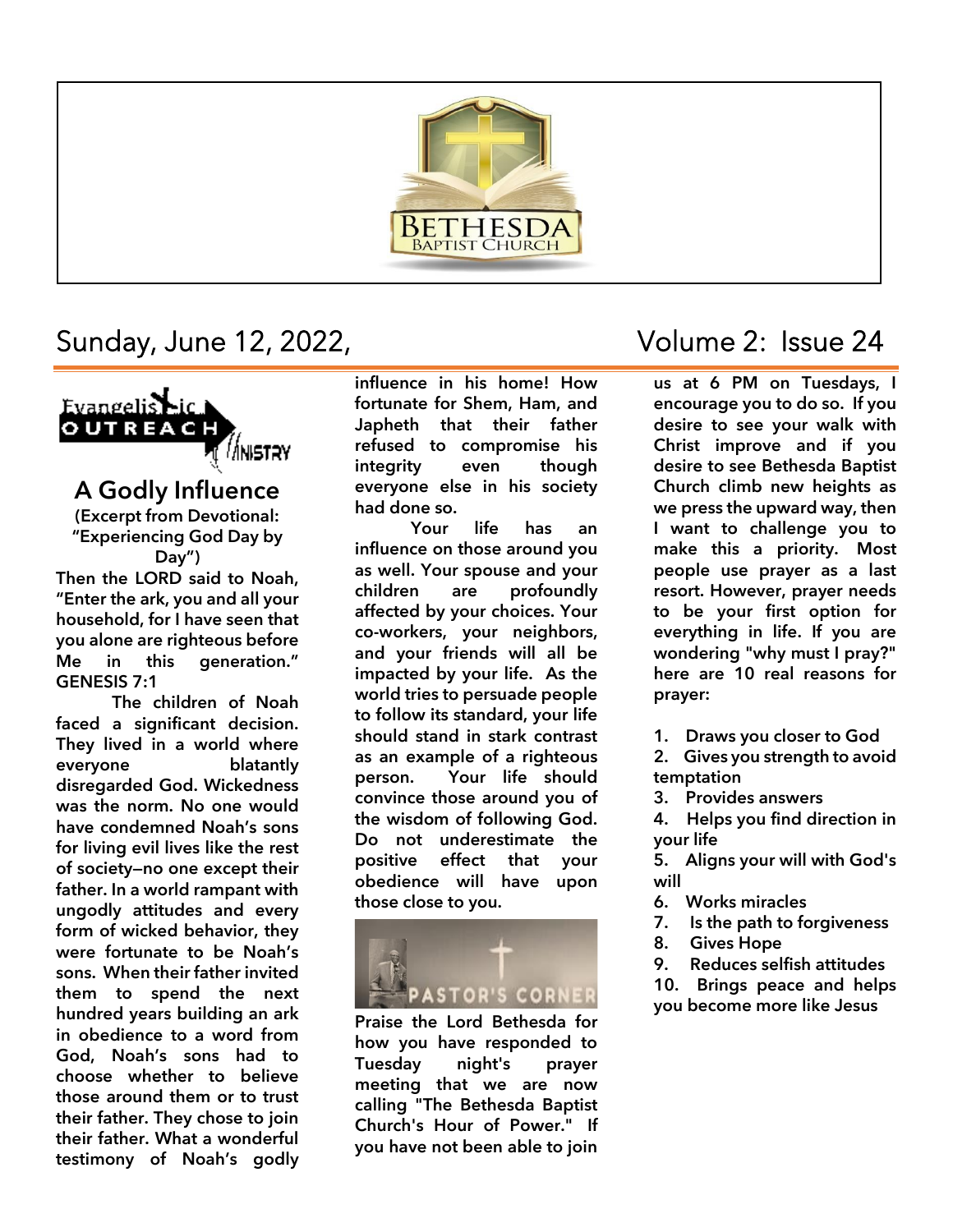

#### SUNDAY SCHOOL

Join the Sunday school as we study the book of Galatians from an evangelism/ discipleship perspective. We will study Paul's strategies for witnessing, his use of apologetics and his relational style within the context of the culture he lived in. Come, let's grow together!

#### VACATION BIBLE SCHOOL

We are still recruiting volunteers for VBS, which is scheduled for June 27th - July 1st. Sign up today. Registration forms are on the table by the church office, or you may download the form from the church website. Please note: "The virtual VBS Orientation meeting that is scheduled for Saturday, 6/18/22 has been changed to an **onsite meeting** at the church. The meeting will start at 9:00am and will be held in Room 120.

#### JOHN D. BUSSEY

SCHOLARSHIP APPLICATIONS Applications are available electronically and for pick-up outside of the church office and <u>due by June 26th</u>. Beginning today and the remainder of this month, we are asking all members of Bethesda to use their scholarship envelopes to make contributions. Please contact Sister Erika Thompson with any questions. [Erikathompson23@gmail.com](mailto:Erikathompson23@gmail.com)

#### DORIS JORDAN BOWMAN LIBRARY COMMITTEE

The Bethesda Baptist Church Doris Jordan Bowman Library Committee acknowledges the ministries that have worked and compiled information for the Archival Library Memoirs. Thank you for helping to record accurate information about your ministries. Our goal is to have 100% of our ministries' information recorded and stored. There is still time to submit information. If you need any assistance, reach out to Sister Jennie Sanders or Brother Leonard Higgs.

*Sister Adrilla Howard, Chairperson*

### **SIBLEY MEMORIAL HOSPITAL SENIOR ASSOCIATION CLUB MEMORY PROGRAMS INITIATIVE You are invited to join monthly**

**Care Partner Support Groups. Via Zoom on the second and fourth Tuesdays each month beginning August 9 th and August 23 rd 1:00 p.m. – 2:00 p.m. (EST). Register in advance for the meetings with Jihan Starr, Community Dementia Program Manager at [jstarr12@jhmi.edu](mailto:jstarr12@jhmi.edu) or 202- 660-6822.**

> **SPRNG 2022 MEMORY VERSES Psalm 23 1 Thess. 1:6 1 Thess. 2:7 1 Thess. 2:14a 1 Thess. 3:12 1 Thess. 4:7 1 Thess. 4:16-17 Matthew 28:6 1 Thess. 5:8 1 Thess. 5:24 2 Thess. 1:11-12 Matthew 24:42 2 Thess. 3:1 2 Thess.3:13**

#### **GIDEON BOOKS**

**\_\_\_\_\_\_\_\_\_\_\_\_\_**

"Please don't forget to pick up your life books from the Gideons. Each member is asked to pass out a minimum of 5. You can pick them up from the church office. Thank you!



**Tuesday, June 14 th**

**6:00 pm BBC Hour of Power** [https://us02web.zoom.us/j/83](https://us02web.zoom.us/j/83096366206?pwd=J7wZ8bwAcBA1snP5SgRuYhW4E2DsU.1) [096366206?pwd=J7wZ8bwA](https://us02web.zoom.us/j/83096366206?pwd=J7wZ8bwAcBA1snP5SgRuYhW4E2DsU.1) [cBA1snP5SgRuYhW4E2DsU.1](https://us02web.zoom.us/j/83096366206?pwd=J7wZ8bwAcBA1snP5SgRuYhW4E2DsU.1) Meeting ID: 830 9636 6206 Passcode: 199366

**To use your cell phone or land line, please dial: 1. 301. 715. 8592**

Meeting ID: 830 9636 6206# Passcode: 199366#

**Wednesdays, June 15 th 10:00 pm Men's Ministry Prayer Hour Conference call-in number** 1-717-908-1972 **Access Code: 875378#**

Thursday, June 16th 12:00 Noon Bible Study Conference call-in number 1-717-908-1972 **Access Code: 875378#**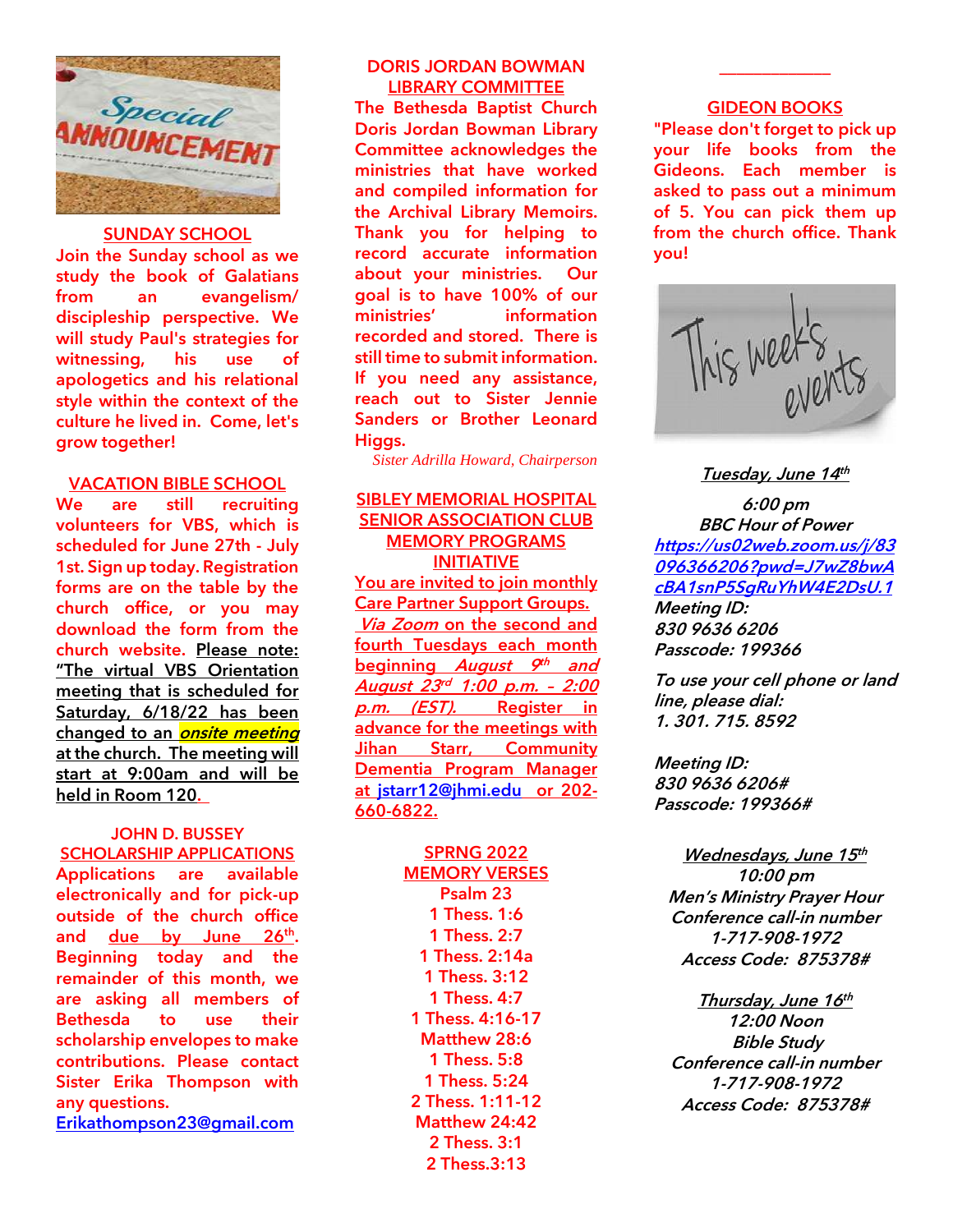**Saturday, June 18 th 9:00am Reference Vacation Bible School in conjunction with the Community Walk**

\_\_\_\_\_\_\_\_\_\_\_





**The next question and answer session will be held on Sunday, June 26th , at 6pm. via conference call. Please submit your questions by email to: [SoulCare@Bethesdaweb.org](mailto:SoulCare@Bethesdaweb.org) or in Q&A box located on the table outside of the church office.** 





**Please continue to be in prayer for those identified on our prayer request listing as well as those individuals on our sick and shut-in list.**

- **Deacon Marshall Brown**
- **Trustee Joe Sanders**
- **Deacon Lellon Gorham**
- **Sister Beverly Daaku**
- **Brother Carrington Miller**
- **Sister Bonnie Banks**
- **Sister Barbara Henderson**
- **Sister Rose Holbert**
- **Brother Norman Fisher**
- **Brother Willie Green**
- **Sister Delaine Dobson**
- **Sister Christine Calhoun**
- **Sister Sharon Turner**
- **Hoyt Scott, III**
- **Edward M. Harper**
- **Sister Muriel Atkins**
- **Brother Tommie Holley**
- **Brother Tony Buie**
- **Sister Virginia Siebert**
- **Sister Lena Davis**
- **Sister Lucille Traverse**



#### **PRAY**

- Pray for the 6.8 million children of Ukraine
- Pray for the safety of our 69 CEF workers and their families in the Ukraine
- Pray that the current situation in Ukraine would point many children to Jesus Christ
- Pray for our European CEF leadership as they support our workers in Ukraine during this time of great uncertainty Pray for the 25.7 million children of Russia



*Herman Cobb, Jr., the brother of Frances McCannon and Arthur Cobb, went home to be with the Lord. Services will be held Friday, June 17, 2022, at the: McKendree United Methodist Church 2421 Lawrence Street, N E Washington, D C 20018 Viewing 11am; Service 11:45am; please keep Sister McCannon and Brother Cobb in prayer.*

*\_\_\_\_\_\_\_\_ Please keep the family of the late Sister Joan Kelly in prayer.* 

*\_\_\_\_\_\_\_ The family of Sister Evelyn Brown (mother of Deacon Marshall Brown) is appreciative for the prayers and support during the illness and since the passing of their loved one. Having a mindful and cherishing church family has served as an anchor during this difficult time. The funeral of Sister Evelyn Brown will be a family only service. They are requesting your consideration and continued prayers.*

*\_\_\_\_\_\_\_\_\_\_\_*